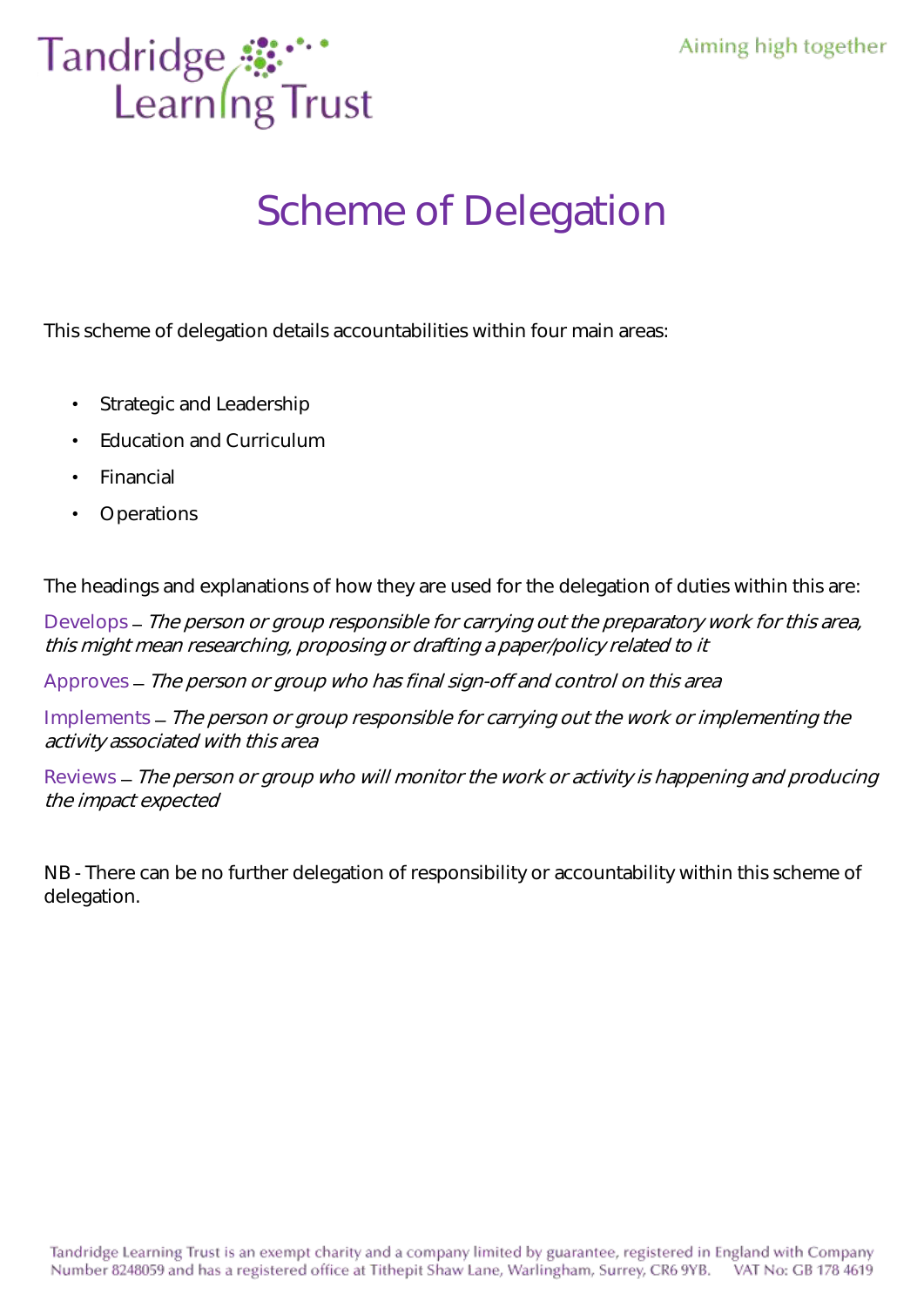

Aiming high together

Reporting structure

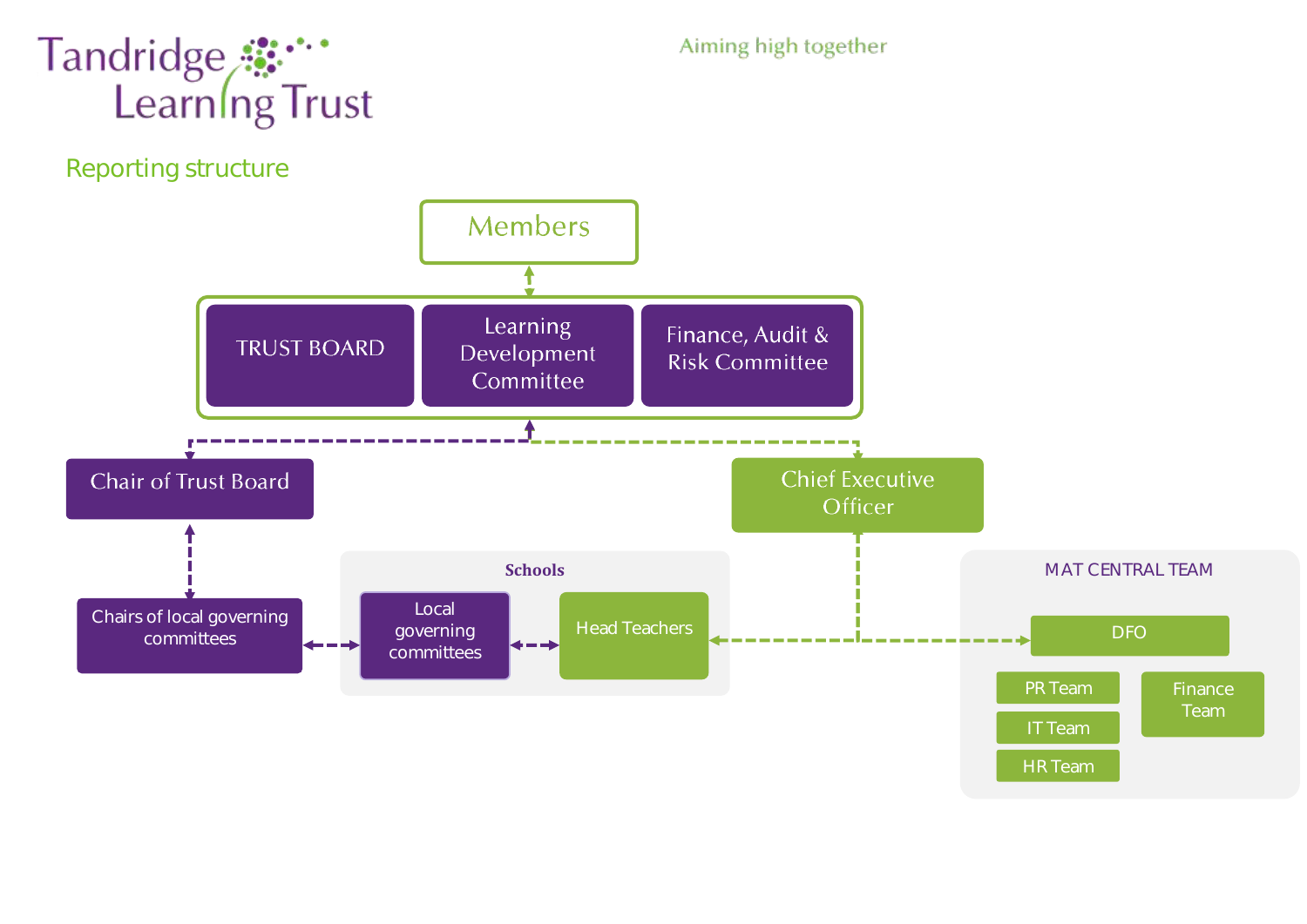## Tandridge **S**<sup>...</sup><br>Learning Trust

## Scheme of Delegation

## Aiming high together

|                      | Key                               |
|----------------------|-----------------------------------|
| CFO                  | <b>Chief Executive Officer</b>    |
| DEO                  | Director of Finance & Operations  |
| <b>PRC</b>           | Pay & Remuneration Committee      |
| <b>TB</b>            | <b>Trust Board</b>                |
| FB                   | <b>Executive Board</b>            |
| I GC                 | <b>Local Governing Committee</b>  |
| <b>FAR Committee</b> | Finance, Audit and Risk Committee |

|                   | Responsibility                                                                                                                                                                                 | Develops                    | Approves                                | Implements           | <b>Reviews</b>          |
|-------------------|------------------------------------------------------------------------------------------------------------------------------------------------------------------------------------------------|-----------------------------|-----------------------------------------|----------------------|-------------------------|
|                   | Setting the values and vision of the Trust                                                                                                                                                     | CEO/EB                      | TB                                      | CEO / EB             | <b>CEO</b>              |
|                   | Setting the strategic plan for the Trust                                                                                                                                                       | CEO / EB                    | TB                                      | CEO / EB             | <b>CEO</b>              |
|                   | Agree to new schools joining the Trust                                                                                                                                                         | CEO / DFO                   | $\overline{AB}$<br>(Members<br>consult) | CEO / DFO            | $\overline{TB}$         |
|                   | <b>Change Articles of Association</b>                                                                                                                                                          | TB                          | <b>Members</b>                          | <b>DFO</b>           | <b>TB</b>               |
|                   | Risk management framework                                                                                                                                                                      | TB / CEO /<br><b>DFO</b>    | $\overline{TB}$                         | CEO / DFO            | <b>FAR</b><br>Committee |
|                   | Change the name of the Trust and propose<br>changes to the DfE for approval                                                                                                                    | TB                          | Members                                 | CEO / DFO            | $\overline{TB}$         |
|                   | Act to wind up the Trust if this is believed to be<br>necessary                                                                                                                                | CEO / DFO                   | <b>Members</b>                          | CEO / DFO            | TB                      |
|                   | Change Scheme of Delegation                                                                                                                                                                    | CEO / EB                    | TB                                      | CEO / EB             | CEO / DFO               |
|                   | Elect or remove Chairs of Local Committees                                                                                                                                                     | <b>LGC</b>                  | TB                                      | <b>Clerk</b>         | TB                      |
|                   | Elect or remove governors from Local<br><b>Governing Committees</b>                                                                                                                            | <b>LGC</b>                  | TB                                      | Clerk                | <b>LGC</b>              |
| Leadership<br>and | Appoint or remove Members                                                                                                                                                                      | <b>Members</b>              | <b>Members</b>                          | <b>Clerk</b>         | <b>Members</b>          |
|                   | Appoint or remove Trustees                                                                                                                                                                     | TB                          | Members                                 | Clerk                | TB                      |
|                   | Appoint and remove the Clerk to the Trust<br><b>Board</b>                                                                                                                                      | <b>DFO</b>                  | TB                                      | <b>DFO</b>           | TB                      |
|                   | Appoint and remove the Clerk to the LGC                                                                                                                                                        | Head                        | <b>LGC</b>                              | Head                 | <b>LGC</b>              |
| Strategic         | Determine the committee structure and Terms<br>of Reference, for the Board                                                                                                                     | TB                          | TB                                      | TB                   | TB                      |
|                   | Organise the calendar of Members' meetings                                                                                                                                                     | Clerk                       | TB                                      | <b>Clerk</b>         | Members                 |
|                   | Plan the schedule of meeting and work for the<br><b>Board</b>                                                                                                                                  | Clerk                       | TB                                      | <b>Clerk</b>         | TB                      |
|                   | Trustees to nominate to key roles of SEND and<br>Safeguarding, including ensuring compliance<br>with statutory guidance and related policies<br>(safeguarding, children with additional needs) | <b>TB</b>                   | $\overline{TB}$                         | $\overline{TB}$      | Members                 |
|                   | Setting governance policies (data protection,<br>freedom of information, subject access<br>requests, code of conduct, complaints,<br>whistleblowing)                                           | CEO / DFO                   | TB                                      | CEO / DFO            | <b>FAR</b><br>Committee |
|                   | Appointment/dismiss Headteachers / CEO /<br><b>DFO</b>                                                                                                                                         | CEO/TB                      | TB                                      | CEO/TB               | CEO / TB                |
|                   | Changing use of assets                                                                                                                                                                         | CEO / DFO                   | TB                                      | CEO/EB               | <b>FAR</b><br>Committee |
|                   | External skills audit of Trust Board and<br>triannual performance review                                                                                                                       | TB&<br>External<br>Reviewer | Members                                 | External<br>Reviewer | <b>Members</b>          |

Tandridge Learning Trust is an exempt charity and a company limited by guarantee, registered in England with Company Number 8248059 and has a registered office at Tithepit Shaw Lane, Warlingham, Surrey, CR6 9YB. VAT No: GB 178 4619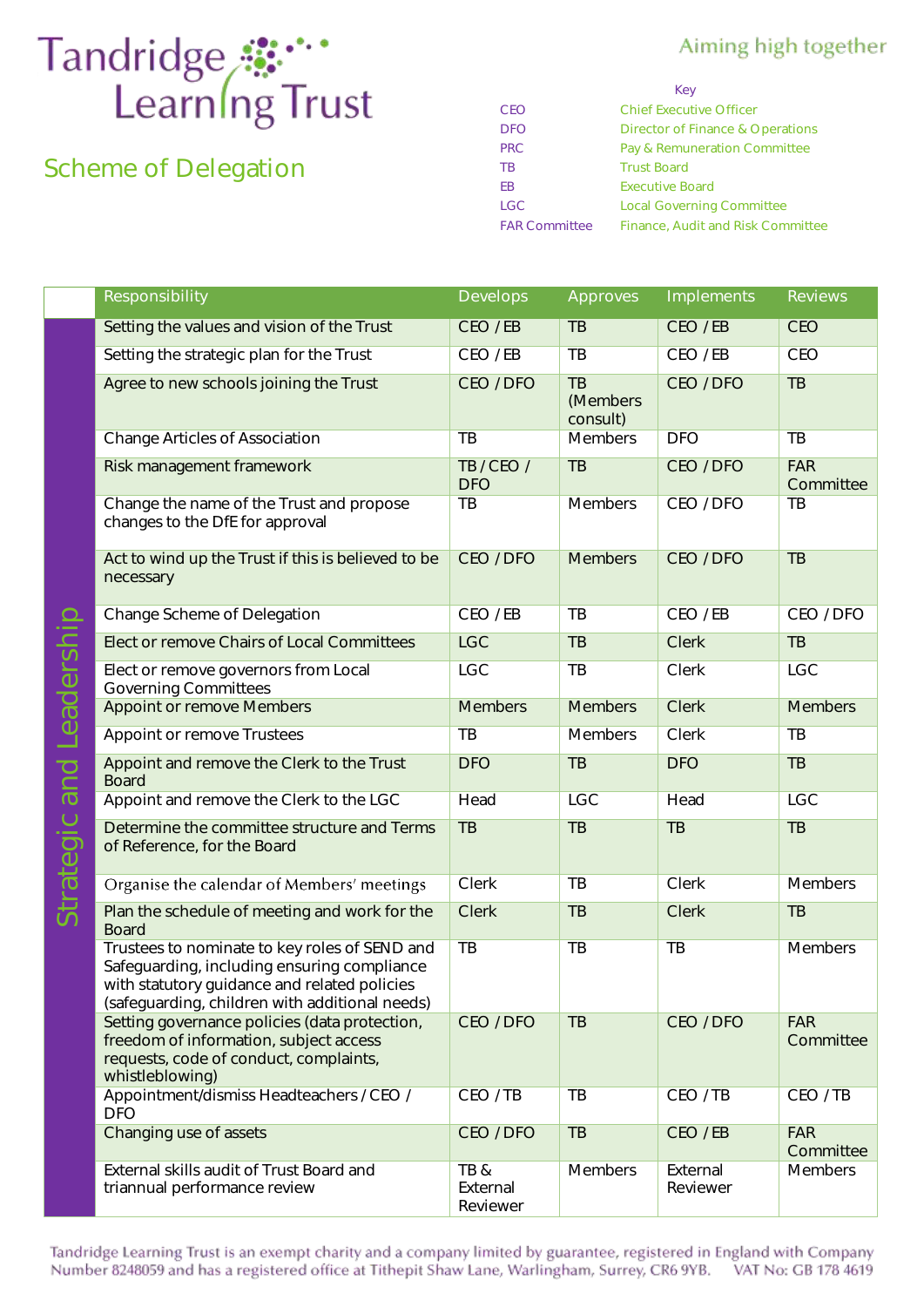| Responsibility                                                                                                                                                                                                  | Develops              | Approves        | Implements      | Reviews       |
|-----------------------------------------------------------------------------------------------------------------------------------------------------------------------------------------------------------------|-----------------------|-----------------|-----------------|---------------|
| Make significant changes to school<br>operations (e.g. change of name, change of<br>school day or academic year, extending the<br>age range of an academy).                                                     | CEO/EB/<br><b>LGC</b> | TB              | EB              | CEO/LGC       |
| Set terms and conditions of employment,<br>staff handbook and trust wide HR policies<br>(appraisal, pay, disciplinary, grievance,<br>capability, safer recruitment)                                             | CEO / DFO             | TB              | CEO/EB          | CEO / DFO     |
| Performance develop CEO including pay<br>recommendations                                                                                                                                                        | <b>PRC</b>            | $\overline{TB}$ | $\overline{AB}$ | <b>PRC</b>    |
| Performance develop Headteachers                                                                                                                                                                                | <b>CEO/LGC</b>        | TB              | CEO             | <b>PRC</b>    |
| Performance develop DFO                                                                                                                                                                                         | <b>CEO</b>            | $\overline{TB}$ | <b>CEO</b>      | <b>PRC</b>    |
| Setting school admissions policies                                                                                                                                                                              | CEO / Head            | TB              | <b>LGC</b>      | <b>CEO</b>    |
| Set a curriculum which meets each school's<br>specific needs, but in line with trust approach<br>(includes religious education, collective<br>worship and sex and relationships education)                      | Head                  | <b>LGC</b>      | Head            | TB            |
| Quality assure each schools self-evaluation of<br>the current level of performance (areas of<br>strength and weakness) within each school -<br>based on objective data and analysis to<br>ensure accountability | Head                  | <b>LGC</b>      | Head            | CEO / LGC /TB |
| Strategic objectives for schools in line with<br>school improvement plan and trust priorities                                                                                                                   | Head                  | <b>LGC</b>      | Head            | <b>CEO</b>    |
| Ensure each school's curriculum and<br>assessment approach meets statutory<br>requirements                                                                                                                      | CEO / Head            | TB              | Head            | CEO / TB      |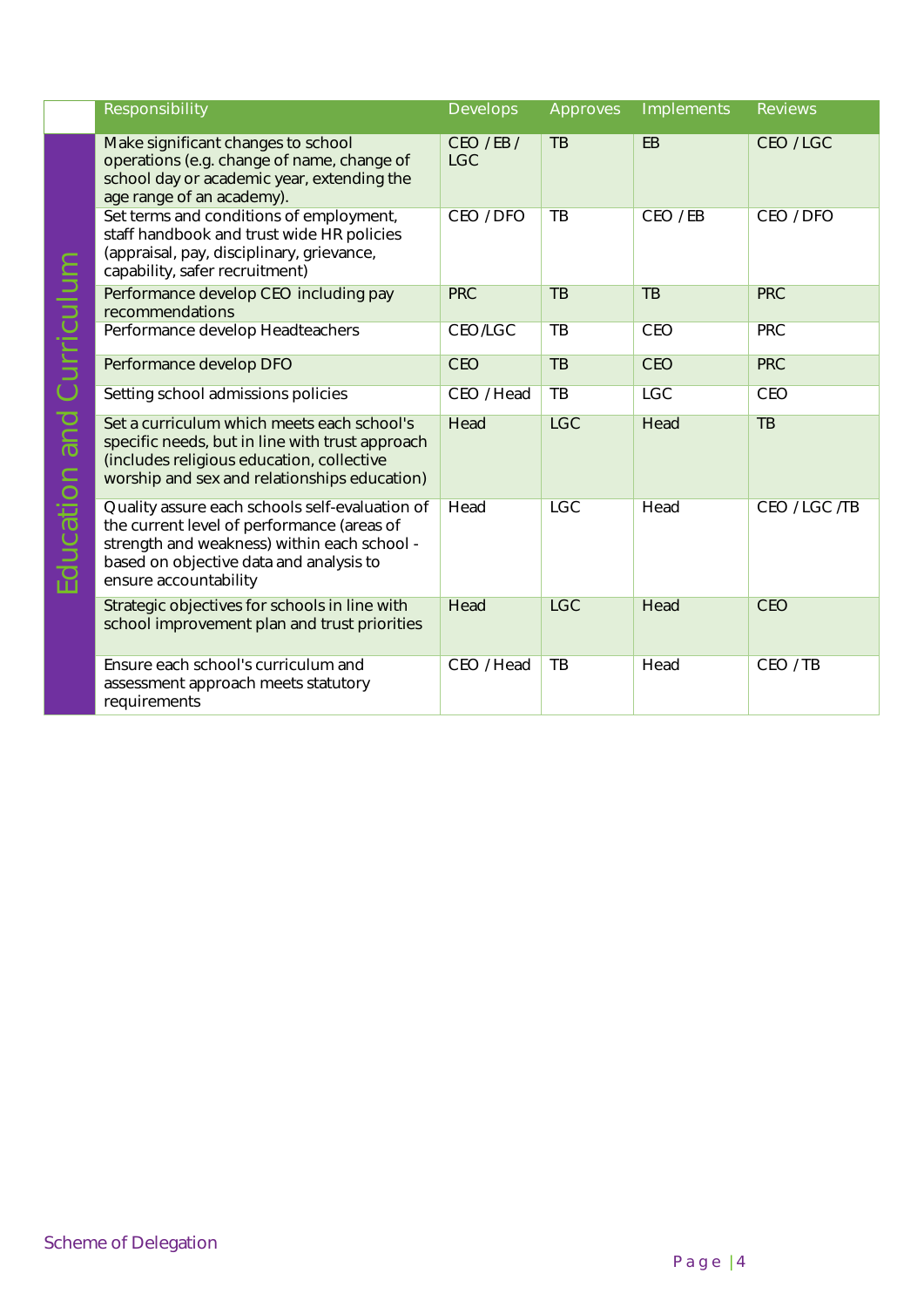| Responsibility                                                                                                                                                                                    | Develops                                | Approves        | Implements  | Reviews                |
|---------------------------------------------------------------------------------------------------------------------------------------------------------------------------------------------------|-----------------------------------------|-----------------|-------------|------------------------|
| Implementation of Finance Policy and<br>Regulations, including setting delegated<br>authority limits for financial transactions and<br>reserves policy, charging and remission and<br>procurement | <b>DFO</b>                              | $\overline{TB}$ | <b>DFO</b>  | <b>FAR Committee</b>   |
| Funding Model across the Trust                                                                                                                                                                    | CEO / DFO                               | TB              | <b>DFO</b>  | <b>FAR Committee</b>   |
| Appoint and dismiss external auditors                                                                                                                                                             | DFO/CEO/TB                              | <b>Members</b>  | <b>DFO</b>  | TB                     |
| Appoint, dismiss and direct internal auditors<br>(establishing a controls framework and<br>plans for internal scrutiny)                                                                           | <b>FAR</b><br>Committee /<br><b>DFO</b> | $\overline{TB}$ | <b>DFO</b>  | <b>FAR Committee</b>   |
| Ensure appropriate insurance arrangements<br>are in place for all academies and the Trust                                                                                                         | <b>DFO</b>                              | TB              | <b>DFO</b>  | TB                     |
| Approve three year budget for individual<br>schools and trust consolidated budget                                                                                                                 | DFO / CEO /<br>EB                       | TB              | <b>DFO</b>  | <b>FAR Committee</b>   |
| Approve annual report and accounts and<br>ensure in accordance with DfE requirements                                                                                                              | <b>DFO</b>                              | TB              | <b>DFO</b>  | <b>FAR Committee</b>   |
| Ensure that management accounts are<br>shared with the chair of trustees monthly<br>and with trustees at least six times per year.                                                                | <b>DFO</b>                              | TB              | <b>DFO</b>  | <b>FAR Committee</b>   |
| Approve expenditure on capital projects<br>above the thresholds set out in the Finance<br>policy scheme of financial delegation.                                                                  | CEO / EB                                | $\overline{TB}$ | <b>DFO</b>  | <b>FAR Committee</b>   |
| Managing conflicts of interest and related<br>party transactions                                                                                                                                  | DFO / CEO /<br>Clerk                    | TB              | DFO / Clerk | TB                     |
| Ensure that decisions about executive pay<br>are transparent, proportionate and<br>justifiable.                                                                                                   | PRC / CEO                               | TB              | <b>DFO</b>  | <b>PRC</b>             |
| Ensure that the Trust complies with all<br>external risk management regulatory<br>requirements                                                                                                    | TB / DFO                                | $\overline{TB}$ | <b>DFO</b>  | <b>FAR Committee</b>   |
| Approve contingency and business<br>continuity plans for the Trust                                                                                                                                | DFO/Head                                | TB              | DFO/Head    | LGC/FAR<br>Committee   |
| Approve applications for CIF bids or other<br>grants for capital projects                                                                                                                         | <b>DFO</b>                              | $\overline{TB}$ | <b>DFO</b>  | <b>FAR Committee</b>   |
| Appoint a senior executive leader as<br>accounting officer                                                                                                                                        | TB                                      | TB              | TB          | TB                     |
| Appoint a Chief Finance Officer                                                                                                                                                                   | CEO / TB                                | TB              | CEO         | CEO / FAR<br>Committee |

Financial

Scheme of Delegation